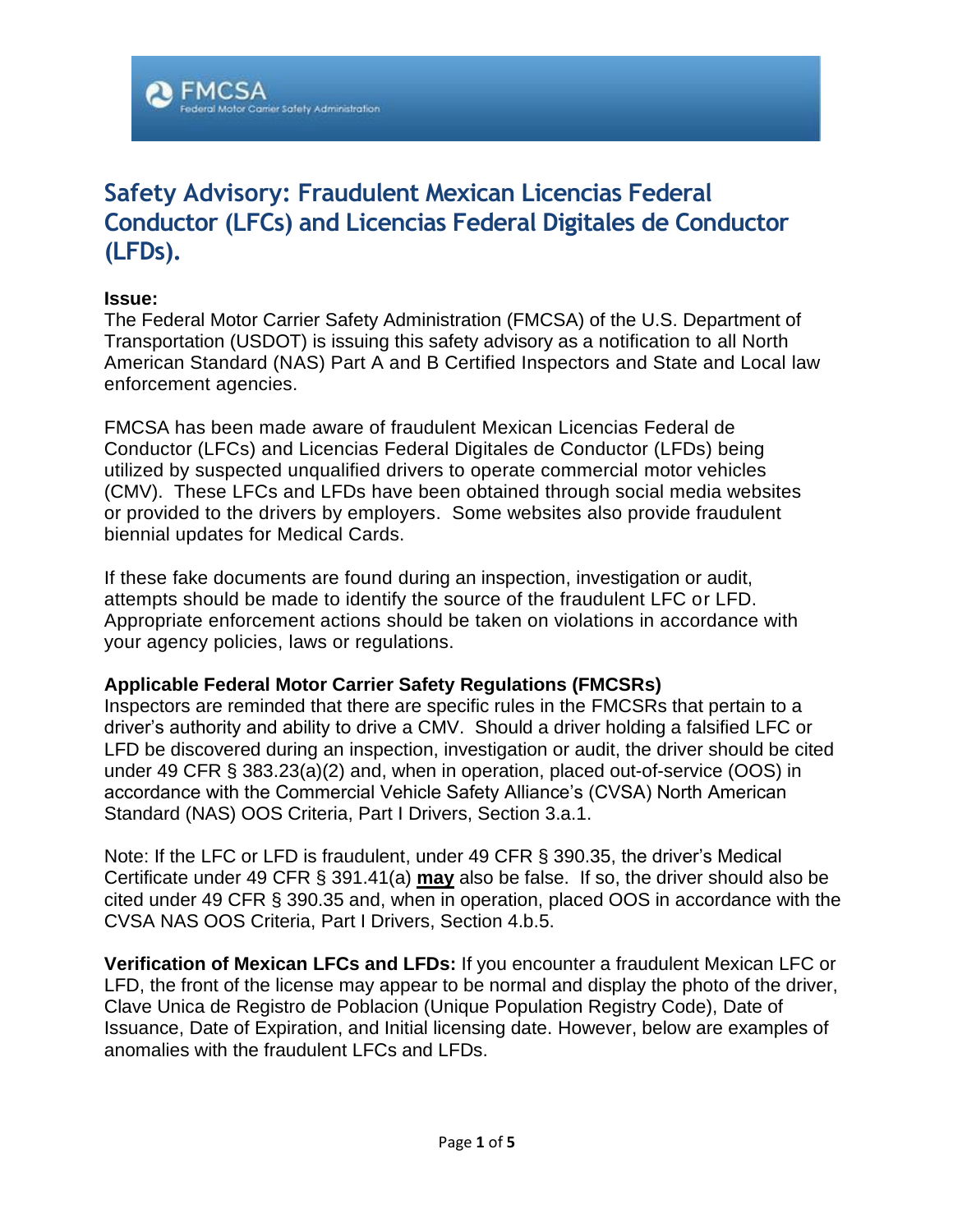

Verification of the LFC: FMCSA suggests that Inspectors and State and local law enforcement partners be aware of the following:

- The license number will not validate through the Commercial Driver License Information System (CDLIS) or NLETS.
- Legitimate MX LFCs are valid for 4 years, with Category E (HAZMAT) licenses being valid for 2 years. In some incidences, the fraudulent licenses are showing the license being valid for longer periods of time. Following are 2examples:



• The primary indicator of a fraudulent license will be found on the back of the license. The license will list a fraudulent website to validate the license number and the medical certificate number in the area marked "Folio". Some of the fraudulent websites will verify the license by mimicking the official Mexican SCT website.

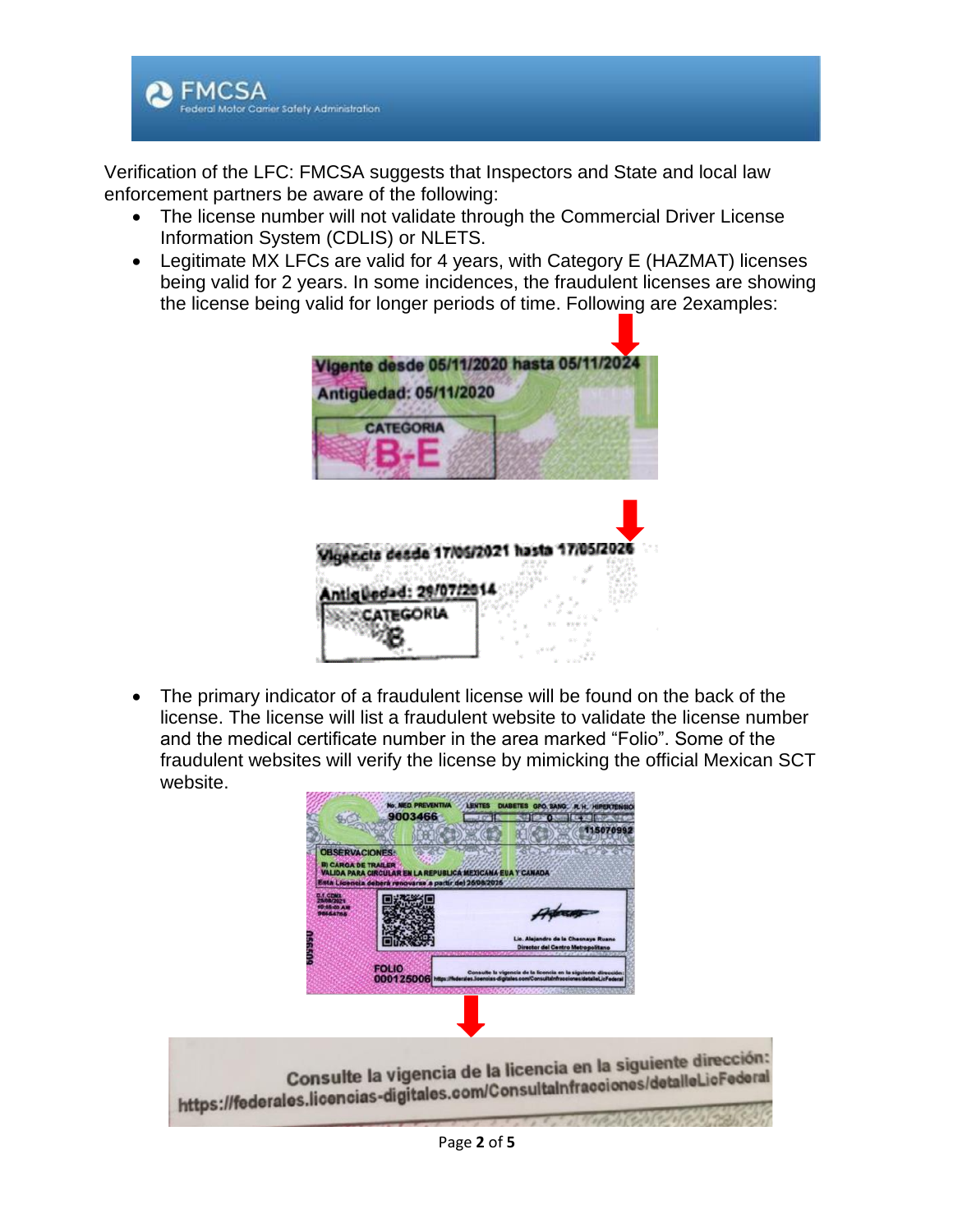

• The following is a list of some of the fraudulent websites discovered: [https://federales.validacionoficial.com](https://federales.validacionoficial.com/) <https://federales.validacionoficial.com/inicio/autotransporte-federal/tramites-y-servicios> [www.consultalicsct.com](http://www.consultalicsct.com/) [https://federales.licenscias-digitales.com](https://federales.licenscias-digitales.com/) [http://sct.transportesmex.com](http://sct.transportesmex.com/) [https://app-sct.com](https://app-sct.com/) <https://licenscias-sct.org.mx/dgaf/>

• The official Mexican Government websites to verify validity are: <http://app.sct.gob.mx/ConsultaInfracciones/detalleLicFederal.do> <http://app.sct.gob.mx/ConsultaExamen/hismed.jsp>

## **Verification of the Licencia Federal Digital (LFD):**

• The new LFD has also been compromised. The LFD has a QR Code that can be scanned by any smartphone or QR Code Reader. The following is an example of a VALID LFD if you scan the QR Code:



Page **3** of **5**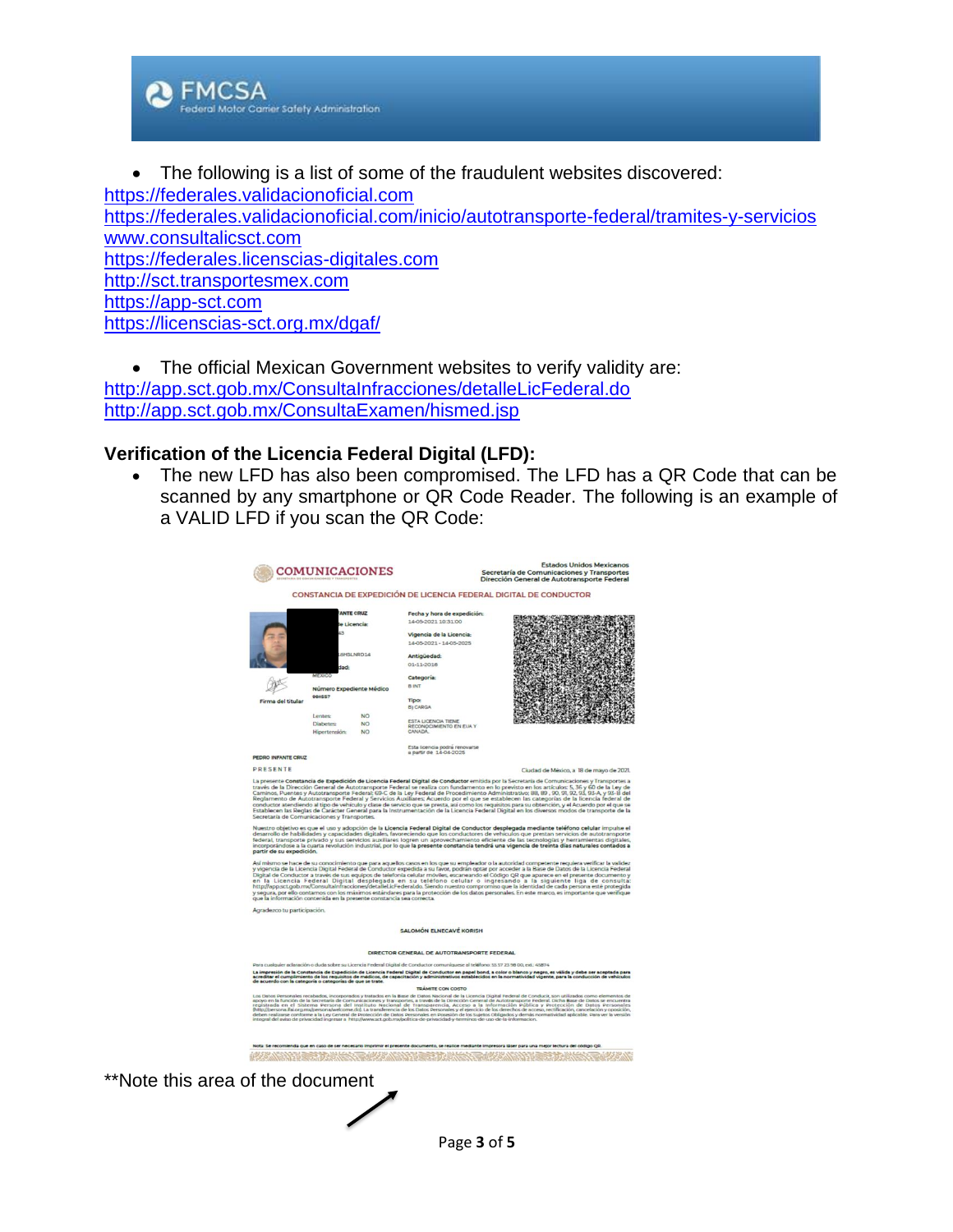**A** FMCSA Federal Motor Camer Safety Administration

• The following is an example of a fraudulent LFD if you scan the QR Code:



Esta licencia podrá renovarse<br>a partir de 15-12-2025

The final paragraph of information titled "Tramite Con Costo" does not have the correct websites for verification.

#### TRÁMITE CON COSTO



There is crowding at the bottom of the page between the last paragraph and the banner at the bottom of the page. (Source: CVSA Inspection Bulletin 2021-04)